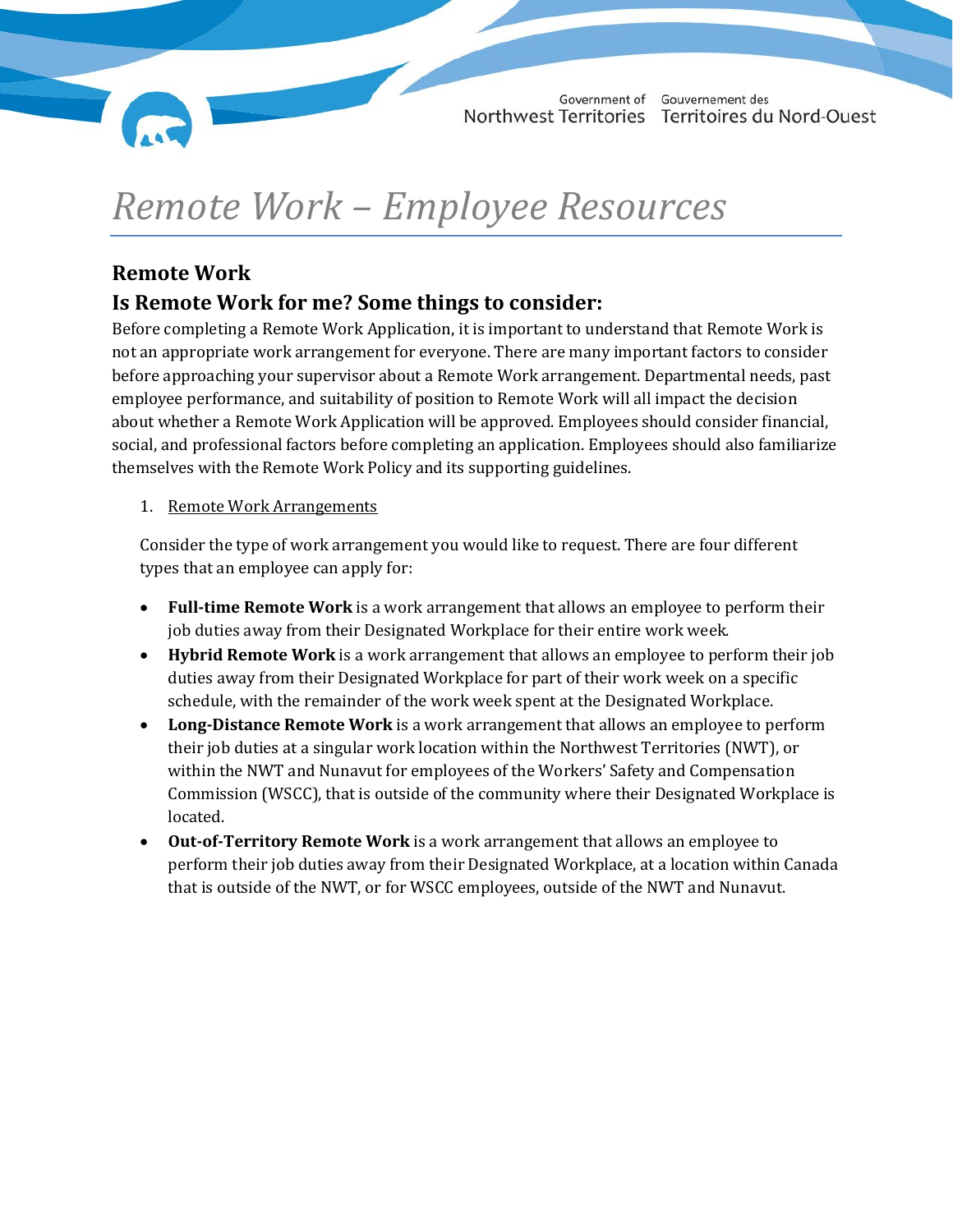2. Financial Considerations

Remote work arrangements must not cause additional costs for the GNWT. It is important for employees to consider the financial costs of working from their Designated Workplace. These costs may include:

- Responsibility for any service charges for the Remote Work Site, including phone line and internet (email), as well as the cost of any utilities or renovation costs associated with the Remote Work Site.
- Responsibility for purchasing office furniture for the Remote Work site.
- Employees will be responsible for all assets belonging to the employer and will be responsible for the replacement value of those assets that cannot be accounted for at the termination of the Remote Work arrangement.
- Reduced cost of commuting to the workplace
- Possible tax-deductibility of expenses incurred while working at a Remote Work Site
- Savings gained through flexible working hours
- Responsibility for ensuring appropriate insurance coverage for the Remote Work Site.
- 3. Social Considerations
	- Remote Work can lead to feelings of isolation, especially for employees who work remotely full-time. Consider if you are comfortable working alone in your Remote Work Site.
	- Employees may need to make extra effort to maintain communication and a good working relationship with colleagues.
	- Employees may need to consider accessing mental health resources, as needed.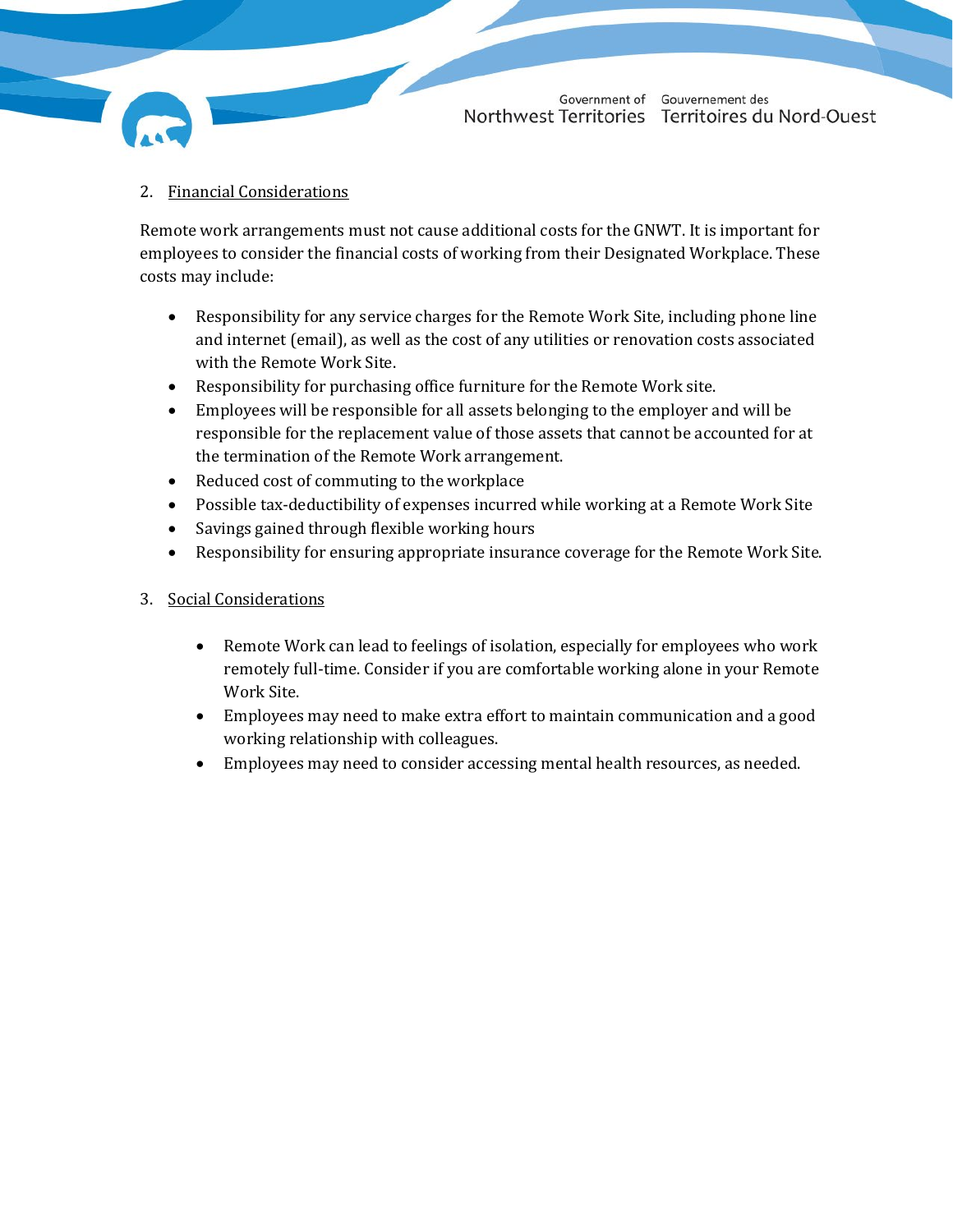#### 4. Performance Considerations

Employees are expected to maintain the same level of productivity and work quality while working remotely.

- It is important that the Remote Work Arrangement is compatible with an employee's working style. Are you able to work independently with minimal supervision? Are you reliable, responsible, and flexible?
- Think about the following abilities, skills and responsibilities as they pertain to Remote Work:
	- o Ability to carry out the full responsibilities of your job description.
	- o Ability to maintain work contacts and professional networks.
	- $\circ$  Ability to problem solve and work independently or reach out to appropriate supports for assistance when required.
	- o Strong follow-up and communication skills.
	- o Suitability of position to remote work.
	- $\circ$  Responsibility for troubleshooting technology issues with minimal or remote support.

## **Tips for approaching your manager about Remote Work**

Before you meet with your manager to discuss working remotely, take time to consider the type of work arrangement you are requesting. It is also important to:

- Review the Remote Work Policy and Guidelines to ensure that you are aware of the requirements and your responsibilities as an employee.
- Review the considerations above before you make your decision. Consider how you will approach issues that may arise.
- Prepare for the meeting in advance have a clear idea of the type of Remote Work Agreement you are requesting.
- Give your supervisor ample notice for your meeting request.
- Be open to discussing alternative options to your request. This might include a Hybrid Remote Work agreement instead of Full-time Remote Work.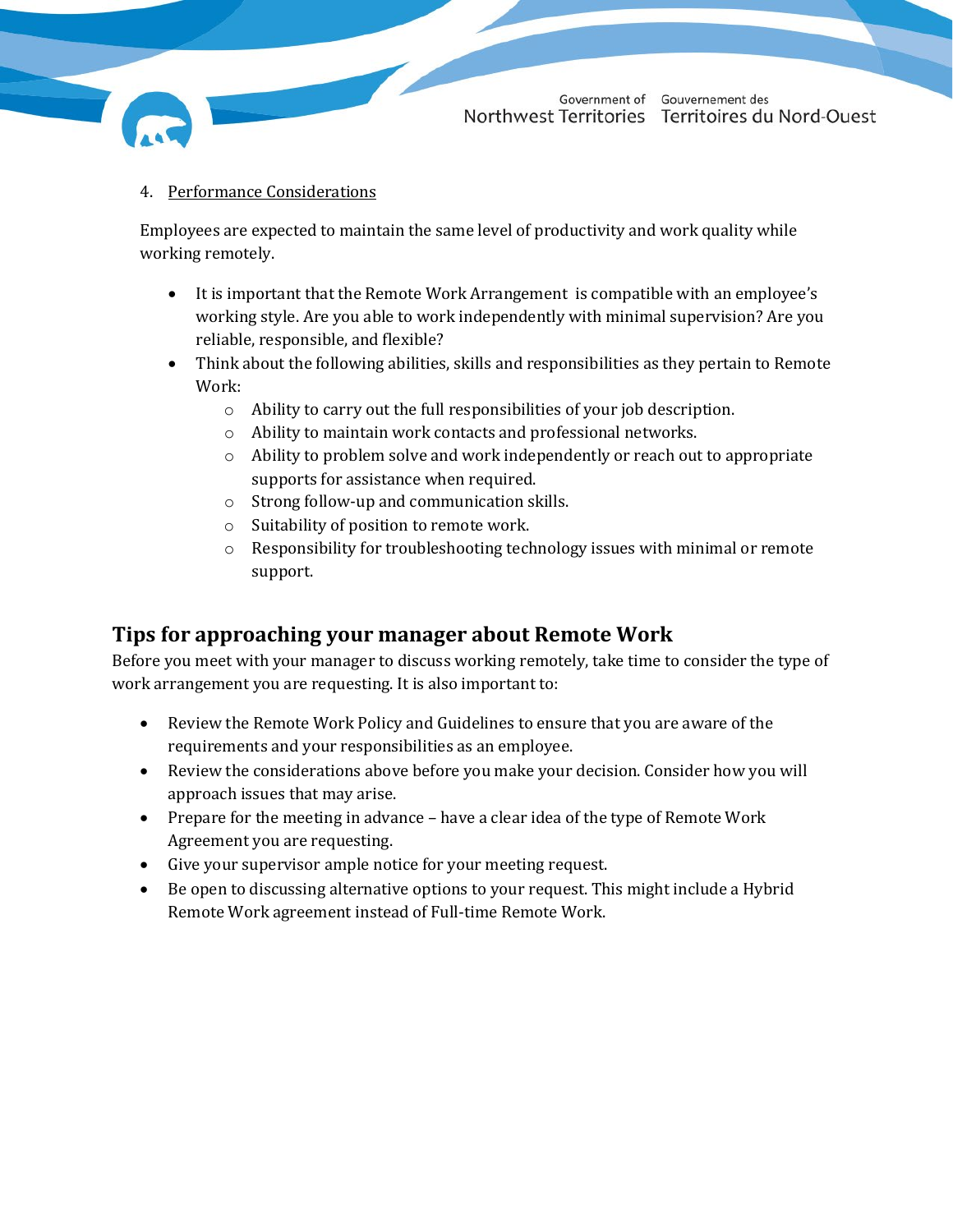

## **Post-agreement Considerations**

- 1. Health and Safety Considerations
	- Employees are responsible for following safe work habits and must inform their employer immediately of any accidents that occur at the Remote Work Site.
		- o Responsibility for maintaining a clean office space that complies with the Occupational Health and Safety policy.
		- o Completion of regular Remote Worksite Health and Safety Inspections and submitting them for review as directed.
		- o Completion of appropriate Health, Safety and Wellness training prior to the start of Remote Work.
		- Employees should consider how they will remain engaged in workplace culture and maintain relationships with colleagues while working remotely.
- 2. Performance Management Considerations
	- Consider how you will maintain communication with your colleagues and supervisor.
	- If out-of-territory work is approved, consider how you will manage a potential time difference between your Remote Work Site and your Designated Workplace.
	- How will you achieve performance objectives and learning goals?

## 3. Technical Considerations

- When working remotely, employees are responsible for:
	- o Setting up their own workstations, including necessary technology.
	- o Troubleshooting basic computer issues themselves, or with minimal support.
	- o Maintaining confidentiality and security of sensitive information.
- Employees may be required to bring their electronic device(s) to a government location for service.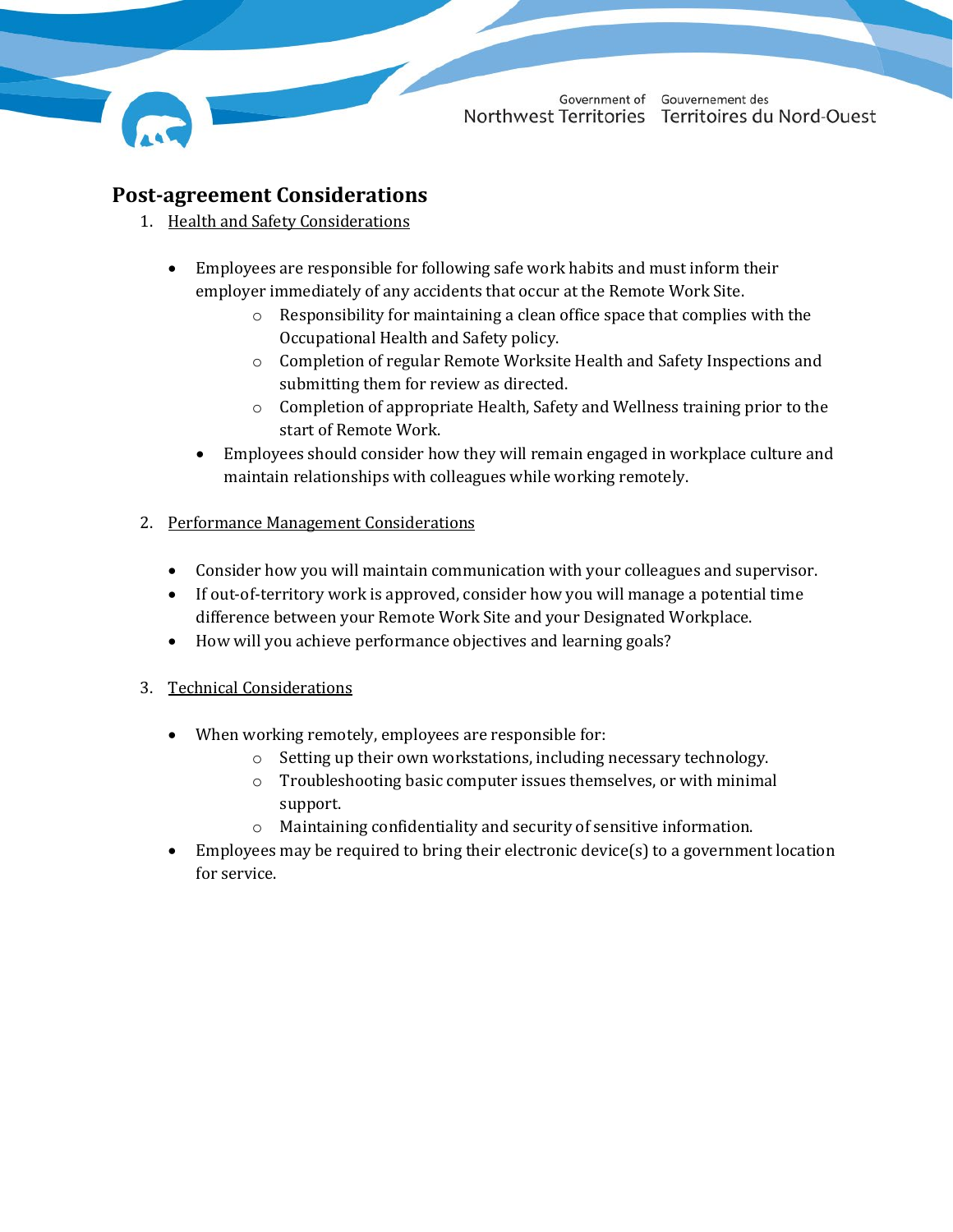

# **Mental Health and Wellness**

Working remotely can lead to feelings of isolation. It is important to maintain social and workplace connections. The GNWT offers several resources for help managing mental health and well-being.

1. [Employee and Family Assistance Program \(EFAP\)](https://my.hr.gov.nt.ca/faq-group/employee-family-assistance-program)

Professionally trained counselors are available 24/7 to provide confidential help to employees who are struggling with stress and anxiety. EFAP can connect you with resources to assist with emotional and mental health, as well as financial matters, family matters, and other issues that may occur.

Supports include:

- individual support for managing stress and anxiety (discussing your concerns with a professional and getting relaxation or coping strategies);
- how to support and have conversations with your family, including young children, who may be upset by stresses relating to the COVID-19 pandemic; and
- Connecting employees with a financial consultant regarding planning for an emergency fund or concerns about your retirement plan

Through EFAP, employees can also access free webinars as well as information and tips for managing themselves and their family members through stressful, important subject areas.

## 2. [LifeSpeak](https://my.hr.gov.nt.ca/employees/employee-health-and-well-being/lifespeak)

LifeSpeak is a 24/7, total well-being platform where GNWT employees and their families can access expert information and videos on a wide range of topics including managing anxiety, social distancing, and managing finances when and where they need—completely confidentially.

## 3. [AbilitiCBT](https://my.hr.gov.nt.ca/employees/employee-health-and-well-being/abiliticbt)

AbilitiCBT is an app-based program that delivers interactive, engaging, and convenient Cognitive Behaviour Therapy (CBT) delivered by professionally trained therapists through an online platform accessible 24/7 from home or anywhere through your mobile device or tablet.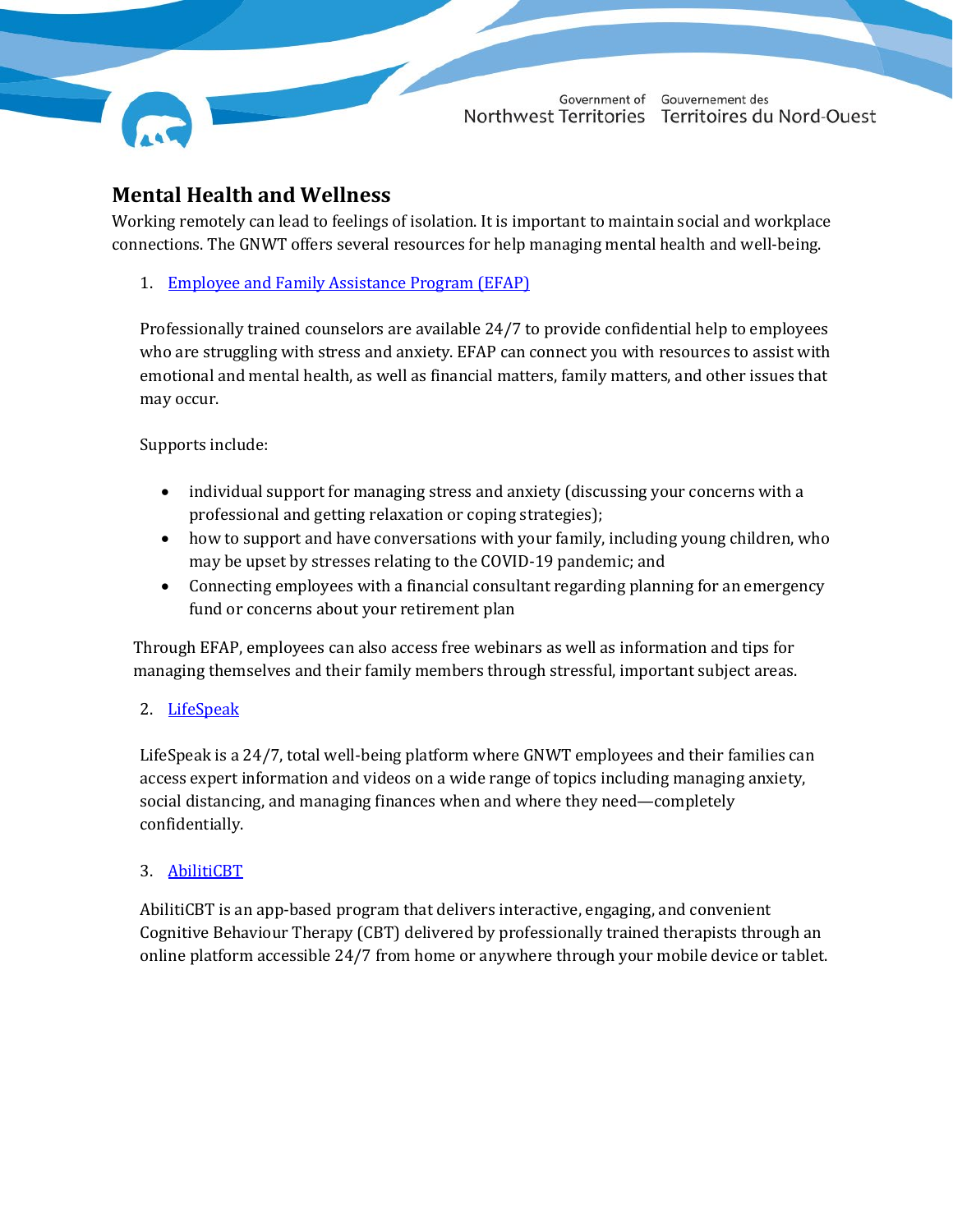## **FAQs**

- **Is there a minimum and maximum length of time for a Remote Work Agreement?** A formal Remote Work Agreement is required for remote work over 21 business days. Remote Work Agreements have a maximum length of 2 years and must be evaluated in accordance with schedule outlined in the Remote Work Agreement.
- **Where do I find a list of resources for the Remote Work policy?** Please see Employee Resources under the [Remote Work Policy](https://my.hr.gov.nt.ca/file/remote-work-policy-december-2021pdf) found under the Resources tab in MyHR. [Tools for working remotely](https://bearnet.gov.nt.ca/bear-facts/tools-working-remotely) is also available under the Resources tab on MyHR.
- **Can I work from home while caring for my children or an elder?**

This will be dependent on the work duties of the Employee and the responsibilities involved in providing care for the dependent(s). The Employee will be required to submit a brief overview of the daily care required for their dependents and how that care can be managed while completing the requisite duties of their position.

#### **Will the GNWT cover my expenses for office furniture if I am requesting Remote Work?**

The Remote Work Policy sets out that Remote Work should not result in additional costs for the GNWT. Employees applying for Remote Work should consider whether they are able to set up a workspace that complies with the requirements of the GNWT Occupational Health and Safety [Policy](https://my.hr.gov.nt.ca/resources/health-safety) and, if there are any costs they expect the GNWT to bear, whether those costs are reasonable.

#### **How do I know what a reasonable expense is?**

Employees should consider a 'reasonable expense' as something that limits costs while allowing the employee to complete their work duties safely. At all times, employees should be mindful of the fact that Remote Work under this Policy is voluntary and should not result in additional costs for the GNWT.

## **I live in a small community but would like to use a Remote Work agreement so that I can live in Yellowknife. Is this possible?**

Community specific positions are created for those specific communities to ensure fair distribution of Public Service work force opportunities. Remote Work Agreements where the proposed Remote Work Site is located in Yellowknife and the duration is in excess of 21 business days will not be approved.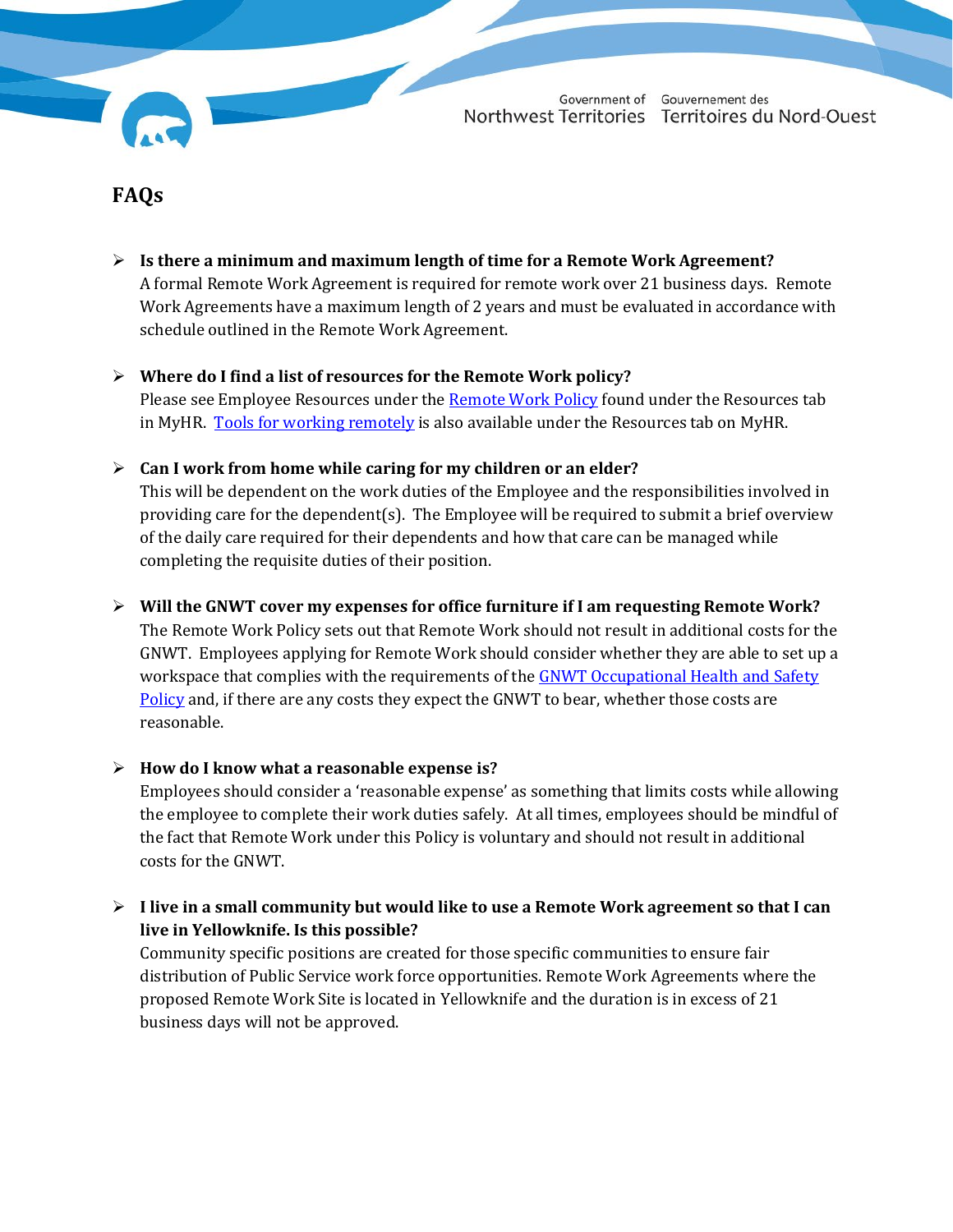

 **Am I expected to work regular hours (8:30-5) when working remotely, or can I do flex hours?**

Employees should consider their duties and their normal work hours in making an application for Remote Work. If an employee's duties require them to be available during their division's normal work hours, flex hours may not be appropriate.

## **Can I use my own computer for GNWT business?**

Security and confidentiality of information risks make use of an employee's personal computer for a formal Remote Work Agreement not recommended; a request for Remote Work may not be approved if the employee proposes to use their personal computer.

## **How can I ensure client information is kept confidential?**

Employees who participate in Remote Work will need to ensure that they are able to complete their work securely and confidentially. This may include use of GNWT services, such as linking to the GNWT Virtual Private Network (VPN), or only completing employee duties on GNWT authorized workstations and computers.

## **Does the internet usage policy apply to me if I work remotely?**

Employees who are using a GNWT issued computer must adhere to the GNWT's Employee Internet Usage Policy as well as to all other applicable GNWT policies during completion of their duties. GNWT issued computers and other work tools should only be used for completion of work duties. As per the Remote Work Policy Guidelines, the Employee is required to cover all operating costs associated with their Remote Work Site.

## **How do I conduct an OHS inspection of my remote workspace?**

The Employee will conduct a [Work From Home Safety Assessment](https://my.hr.gov.nt.ca/file/remote-work-appendix-c-work-home-safety-assessmentfillablepdf) (Safety Assessment) and send it, along with photographs of their Remote Work Site, to their supervisor for approval. If there are issues with the employee's workspace meeting OHS requirements, the employee should inform their supervisor so OHS requirements can be met.

## **How do I report a workplace incident to WSCC?**

Workplace incidents should be reported on the employee's MyHR page in the same manner as when the employee is at their Designated Workplace.

 **Do I need to remain at my Designated Workplace during work hours or can I work from another location (i.e., camping spot)?**

The Employee is required to work from the Remote Work Site set out in their Remote Work Agreement. Locations other than the approved Remote Work Site will not have had a Safety Assessment completed for them, creating potential risks and liabilities not considered in the employee's Remote Work Agreement.